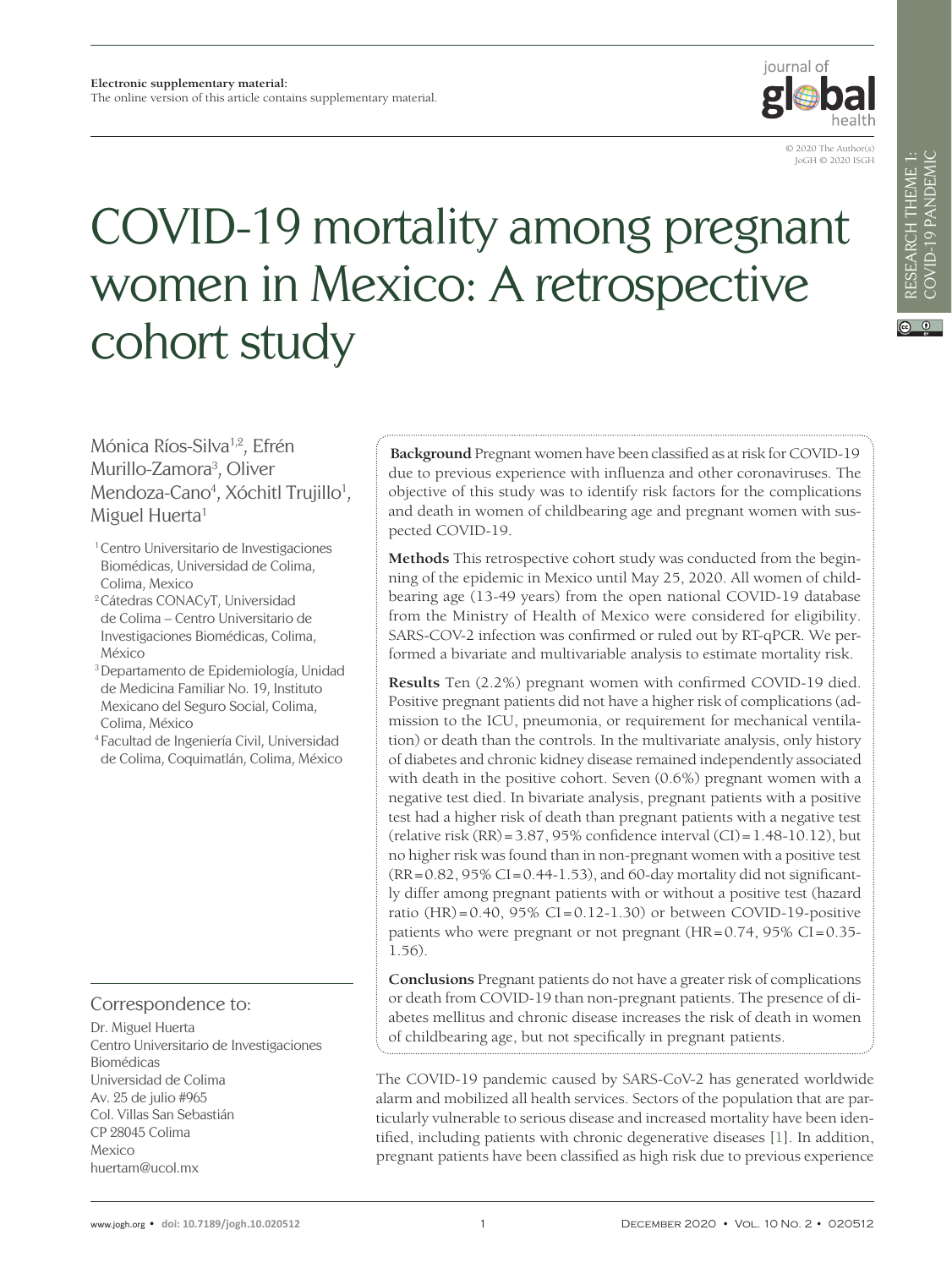RESEARCH THEME 1: COVID-19 PANDEMIC

RESEARCH THEME 1:<br>COVID-19 PANDEMIC

In Mexico, the general maternal morbidity and mortality has been estimated as a Maternal Mortality Ratio (MMR) of 34.5 deaths for every 100000 estimated births [[7](#page-7-2)]. Risk factors, such as teenage pregnancies, diabetes, obesity, and hypertension, have a higher prevalence [[8,](#page-7-3)[9\]](#page-7-4). Mexican health authorities have reported less use of health reproductive services by women of childbearing age, suggesting that the presence of SARS-CoV-2 infection could increase maternal morbidity and mortality rates. This increase in maternal mortality due to indirect factors of the use and availability of health services is estimated to range from 8.3 to 38.6% per month in low and middle income countries[\[10\]](#page-7-5). Given that COVID-19 is an emerging disease, information on its epidemiology in pregnant women is limited. Thus, the objective of the present study was to identify risk factors for the presence of complications and death in women of childbearing age and pregnant women with suspected COVID-19.

## **METHODS**

### Study design and participants

This retrospective cohort study included women of childbearing age (13 to 49 years)[\[11](#page-7-6)] from the open national database of COVID-19 [\[12\]](#page-7-7) from the Ministry of Health of Mexico. All women of childbearing age included from the beginning of the epidemic in Mexico until May 25, 2020, were considered for eligibility.

#### Procedures

Data were extracted from the open database, which includes anonymous information on cases studied by the General Directorate of Epidemiology of the Ministry of Health for epidemiological surveillance purposes; it includes suspected cases, negative cases, and confirmed cases. Suspicious cases were cataloged according to the operational definition issued by the Ministry of Health of Mexico, which includes the presence in the last 7 days of at least two of three symptoms, cough, fever, or headache, in addition to at least one of the following symptoms: dyspnea, arthralgia, myalgia, sore throat, runny nose, conjunctivitis, or chest pain. SARS-CoV-2 infection was confirmed or ruled out by laboratory tests utilizing quantitative reverse transcription polymerase chain reaction (RT-qPCR). The epidemiological surveillance network established that the tests would be carried out in 10% of the suspected cases cataloged as mild and 100% of severe cases (ie, anyone who meets the definition of a suspected case and also has difficulty breathing and is hospitalized). The database includes all cases in which a blood test was performed. The variables included in this database were sex; age; whether the patient received outpatient care or required hospitalization; presence of pregnancy; smoking history; date of onset of symptoms, admission to hospital, and death if applicable; history of diabetes mellitus (DM), chronic obstructive pulmonary disease (COPD), asthma, immunosuppression, hypertension, cardiovascular disease, obesity, chronic kidney disease, or diagnosis of other unspecified comorbidity; presence of complications, such as diagnosis of pneumonia, mechanical ventilation required, and intensive care in intensive care unit (ICU). The database also reports demographic variables corresponding to the geographic distribution of the cases. Women with missing clinical or epidemiological data were excluded. The database is available under an international license, CC-BY-ND 4.0.

The main outcome was to establish whether pregnant women with laboratory-confirmed COVID-19 have a higher risk of mortality vs non-pregnant women of childbearing age with laboratory-confirmed COVID-19 and pregnant women with suspected COVID-19 but with a negative test. The secondary outcomes were to establish whether the presence of chronic degenerative diseases increases the mortality rate in pregnant women with laboratory-confirmed COVID-19.

## Statistical analysis

We performed a descriptive analysis of the data; the continuous variables were expressed as medians and interquartile ranges (IQRs) and the categorical variables as frequencies and proportions (%). First, statistical analyses were performed in pregnant women with SARS-COV-2 positive tests using non-pregnant wom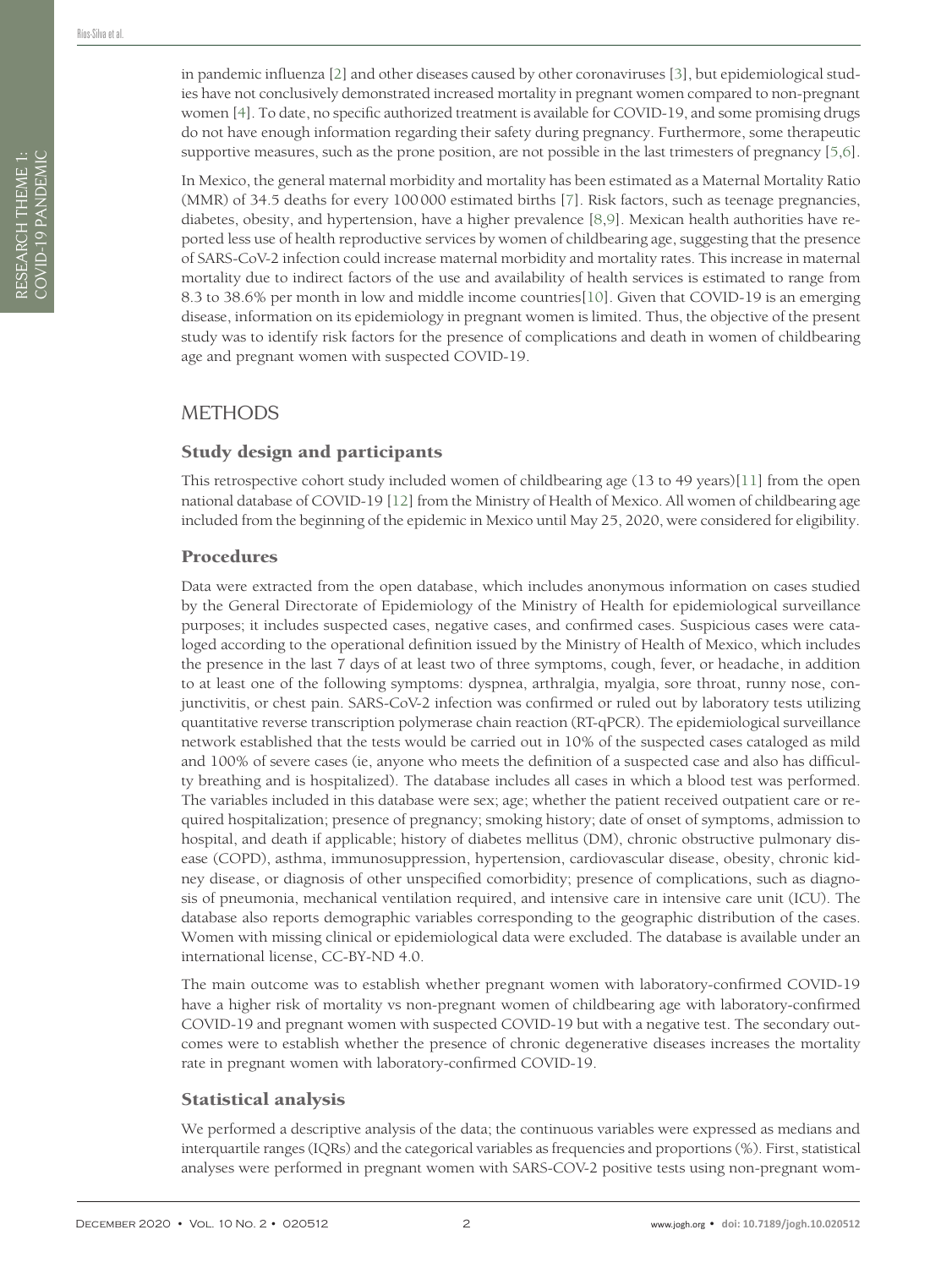en of childbearing age as the control group. Next, statistical analyses were performed in pregnant women with suspected COVID-19 using pregnant women with a negative SARS-COV-2 test as the control group. In the bivariate analysis, a  $\chi^2$  test was used to establish the association between the presence of pregnancy or a positive test and the presence of comorbidities reported in the database (DM, COPD, asthma, immunosuppression, hypertension, obesity, cardiovascular disease, chronic kidney disease, smoking, and other comorbidity), as well as the association of pregnancy with the presence of complications (pneumonia, admission to ICU, need for mechanical ventilation, and/or death), the association between the presence of comorbidities and the type of care required by the patient (outpatient vs hospitalization), and the association of comorbidities and death. We estimated the relative risk (RR) with 95% confidence intervals (CIs). For the quantitative variables, the data distribution was estimated using the Kolmogorov-Smirnov test. For a non-parametric distribution we used the Mann-Whitney U test. For the multivariate analysis, Cox proportional risk models for the risk of 60-day COVD-19 mortality in women of childbearing age considering the time from the onset of symptoms included all comorbidities adjusted for age and pregnancy status. Cox proportional risk models were also used to establish the risk of a positive test in pregnant women considering the time form the onset of symptoms until health service contact. We also estimated average hazard ratios using Mantel-Haenszel estimators. All statistical tests were two-tailed, and significance was set at α=0.05. Statistical analysis was performed with SPSS version 20.0 (IBM corporation,Armonk NY, USA), for the realization of the graphs was used GraphPad Prism 6.01(GraphPad Software, San Diego CA, USA).

#### RESULTS

Between February 28, 2020 (the first confirmed case in Mexico) and May 25, 2020, a total of 225 650 suspected cases of COVID-19 were identified, 48% corresponding to women. The median age of women with a positive test was 36 years (IQR=29-43), and 448 (2.49%) of these women were pregnant ([Figure](#page-3-0) **[1](#page-3-0)**). The cohort included 19 636 women; 1486 (7.5%) had DM, 83 (0.4%) COPD, 853 (4.3%) asthma, 259 (1.32%) immunosuppression, 1710 (8.3%) hypertension, 3724 (18.9%) obesity, 209 (1.06%) cardiovascular disease, 209 (1.06%) chronic kidney disease, 1093 (5.5%) smoking, and 773 (3.9%) other not specified comorbidity.

#### Women with positive SARS-COV-2 test

The median age of pregnant women was significantly lower than that of non-pregnant controls. The most frequent chronic condition in both pregnant and non-pregnant women was obesity, but pregnant patients had a higher risk of having another not specified comorbidity (RR=1.98, 95% CI=1.39-2.81; **[Table 1](#page-2-0)**).

In the bivariate analysis, hospitalized patients were older than those who received outpatient treatment (41 years, IQR=33-46 vs 36 years, IQR=29-42; *P*<0.001). This was also seen with the control group, in which the significant difference in age was maintained between those who received outpatient treatment (36 years, IQR=30-42) and those who were hospitalized (41 years, IQR=34-46; *P*<0.001).

|                        | <b>NO. PREGNANT POSITIVE TESTS (%)</b><br>$(N = 448)$ | No. NOT PREGNANT POSITIVE TESTS (%)<br>( $N = 17942$ ) | P VALUE <sup>*</sup> | <b>NO. PREGNANT NEGATIVE</b><br>TESTS $\binom{0}{0}$ (n = 1216) | P VALUET |
|------------------------|-------------------------------------------------------|--------------------------------------------------------|----------------------|-----------------------------------------------------------------|----------|
| Age (median, IOR)      | $29(25-33)$                                           | $37(30-43)$                                            | < 0.001              | 28 (23-32)                                                      | < 0.001  |
| DM.                    | $17(3.7\%)$                                           | 1440 (8.2%)                                            | 0.001                | $29(2.4\%)$                                                     | 0.1      |
| COPD                   | $1(0.2\%)$                                            | 79 (0.4%)                                              | 0.4                  | $3(0.2\%)$                                                      | 0.4      |
| Asthma                 | $11(2.4\%)$                                           | 783 (4.3%)                                             | 0.04                 | 59 (4.9%)                                                       | 0.03     |
| Immunosuppression      | 7(1.5%)                                               | 228 (1.2%)                                             | 0.5                  | $24(2.0\%)$                                                     | 0.5      |
| Hypertension           | 17(3.7%)                                              | 1655 (9.2%)                                            | < 0.001              | $38(3.1\%)$                                                     | 0.5      |
| Obesity                | 59 (13.1%)                                            | 3563 (19.9%)                                           | < 0.001              | 102 (8.4%)                                                      | 0.003    |
| Cardiovascular disease | $2(0.4\%)$                                            | 199 (1.1%)                                             | 0.1                  | $8(0.7\%)$                                                      | 0.6      |
| Chronic kidney disease | $2(0.4\%)$                                            | $202(1.1\%)$                                           | 0.1                  | $5(0.4\%)$                                                      | 0.9      |
| Smoking                | $12(2.6\%)$                                           | 1043 (5.8%)                                            | 0.005                | $38(3.1\%)$                                                     | 0.6      |
| Another comorbidity    | $32(7.1\%)$                                           | 655 (3.6%)                                             | < 0.001              | 86 (7.1%)                                                       | < 0.001  |

<span id="page-2-0"></span>**Table 1.** Clinical characteristics of women of childbearing age with COVID-19

DM – diabetes mellitus, COPD – chronic obstructive pulmonary disease, IQR – interquartile range

\*Mann-Whitney U test for continuous variables,  $\chi^2$  test for categorical variables comparing pregnant with positive test vs not pregnant with positive test.

†Mann-Whitney U test for continuous variables, χ2 test for categorical variables comparing pregnant with positive test vs pregnant with negative test.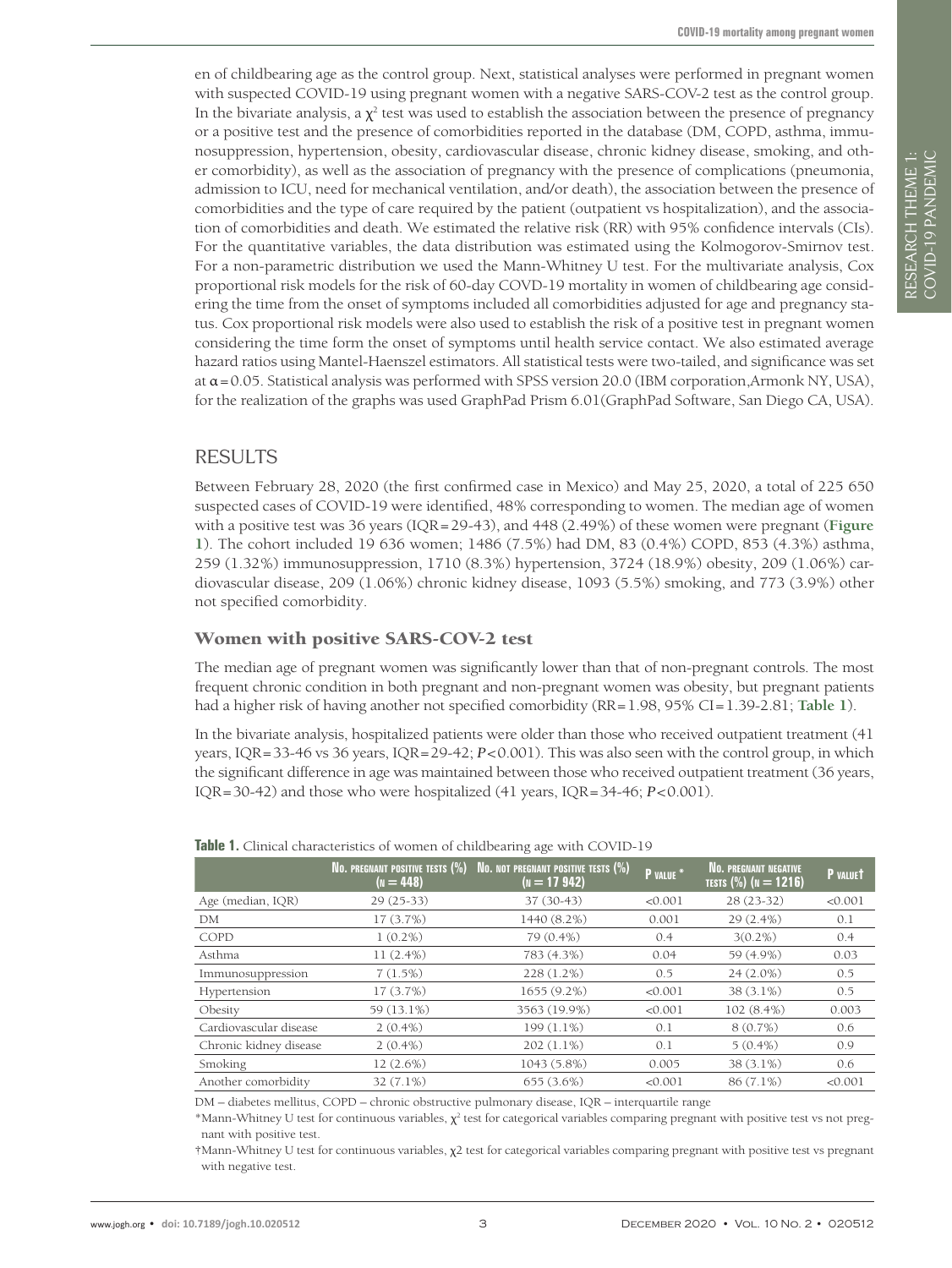<span id="page-3-0"></span>

**Figure 1.** Flowchart of the study.

<span id="page-3-1"></span>**Table 2.** Clinical characteristics of pregnant women according to type of patient care

|                          | NO. HOSPITALIZED $(\%)$<br>$(N = 137)$ | <b>No. AMBULATORY</b> $\binom{0}{0}$<br>(N = 311) | P VALUE <sup>*</sup> |
|--------------------------|----------------------------------------|---------------------------------------------------|----------------------|
| Age, years (median, IQR) | 29 (23.5-32.5)                         | 29 (22-33)                                        | 0.6                  |
| DM                       | 11 (8%)                                | $6(1.9\%)$                                        | 0.002                |
| COPD                     | $0(0\%)$                               | $1(0.3\%)$                                        | 0.5                  |
| Asthma                   | $3(2.2\%)$                             | 8(2.6%)                                           | 0.8                  |
| Immunosuppression        | $3(2.2\%)$                             | 4(1.3%)                                           | 0.4                  |
| Hypertension             | 5(3.6%)                                | 12 (3.9%)                                         | 0.9                  |
| Obesity                  | 22 (16.1%)                             | 37 (11.9%)                                        | 0.3                  |
| Cardiovascular disease   | $0(0\%)$                               | $2(0.6\%)$                                        | 0.4                  |
| Chronic kidney disease   | $0(0\%)$                               | $2(0.6\%)$                                        | 0.3                  |
| Smoking                  | $3(2.2\%)$                             | $9(2.9\%)$                                        | 0.6                  |
| Other comorbidity        | 13 (9.5%)                              | 19 (6.1%)                                         | 0.2                  |

DM – diabetes mellitus, COPD – chronic obstructive pulmonary disease, IQR – interquartile range.

<span id="page-3-2"></span>**Table 3.** Clinical evolution of suspected COVID-19 in women of childbearing age

 $*$ Mann-Whitney U test for continuous variables,  $\chi$ 2 for categorical variables.

However, no significant differences in age were found between outpatients and hospitalized patients in the pregnant group. On the other hand, pregnant patients had a higher risk of being hospitalized (RR=2.10, 95% CI=1.82-2.55). However, significant differences in the frequency of comorbidities were not found between ambulatory and hospitalized patients (**[Table 2](#page-3-1)**).

Ten (2.2%) of the pregnant women died. In both pregnant and non-pregnant patients, age was significantly higher among patients who died; the median age of pregnant patients who died was 34.5 years (IQR=25.5-39) vs 29 years (IQR=25-32; *P*<0.001). Nine of the pregnant patients who died had pneumonia, nine were hospitalized, three were in the ICU, and two were managed with mechanical ventilatory assistance; they did not have a higher risk of complications (admission to the ICU, pneumonia, or requirement for mechanical ventilation) or death than the controls in both the bivariate analysis (RR=0.82, 95% CI=0.44-1.53) (**[Ta](#page-3-2)[ble 3](#page-3-2)**) and the survival analysis (hazard ratio (HR)=0.74, 95% CI=0.35-1.56) (**[Figure 2](#page-4-0)**).

In the multivariate analysis, each comorbidity was entered into the model with age and pregnancy status, but only the history of DM and chronic kidney disease remained independently associated with death for SARS-CoV-2 in the positive cohort (**[Table 4](#page-4-1)**).

#### Pregnant women with suspected COVID-19

We compared pregnant patients with suspected COVID-19 and a positive test vs those with a negative test. Bivariate analysis showed that pregnant patients with a positive test

**No. pregnant positive test (%) (n=448) No. not pregnant (%) (n=17942) <sup>P</sup> value\* No. pregnant negative test (%) (n=1216) <sup>P</sup> value† Type of patient care** Ambulatory 311 (69.4%) 14891 (83%) <0.001 883 (72.6%) 0.1 Hospitalized 137 (30.6%) 3001 (17%) 333 (27.1%) **Pneumonia** 62 (13.8%) 1834 (13.4%) 0.7 74 (6.0%)  $(0.001)$ **Required mechanic ventilation** 7 (5.1%) 174 (5.7%) 0.7 6 (1.8%) 0.04 **Admitted to ICU** 14 (10.2%) 227 (7.4%) 0.2 20 (6.0%) 0.1 **Died** 10 (2.2%) 484 (2.7%) 0.5 7 (0.6%) 0.003 **Days from:** Symptoms to admission (median, IQR) 3 (2-5) 4 (2-6) 0.7 2 (1-4) <0.001 Admission to death (median, IQR)  $7.5 (2.75-9.75)$   $5 (2-9)$   $0.5$   $1 (0-2)$   $0.07$ Symptoms to death (median, IQR) 10 (4.75-11.75) 9 (6-14) 0.9 4 (2-6) 0.03 ICU – Intensive care unit, IQR – interquartile range

\*Mann-Whitney U test for continuous variables, χ2 test for categorical variables comparing pregnant with positive test vs not pregnant with positive test.

†Mann-Whitney U test for continuous variables, χ2 test for categorical variables comparing pregnant with positive test vs pregnant with negative test.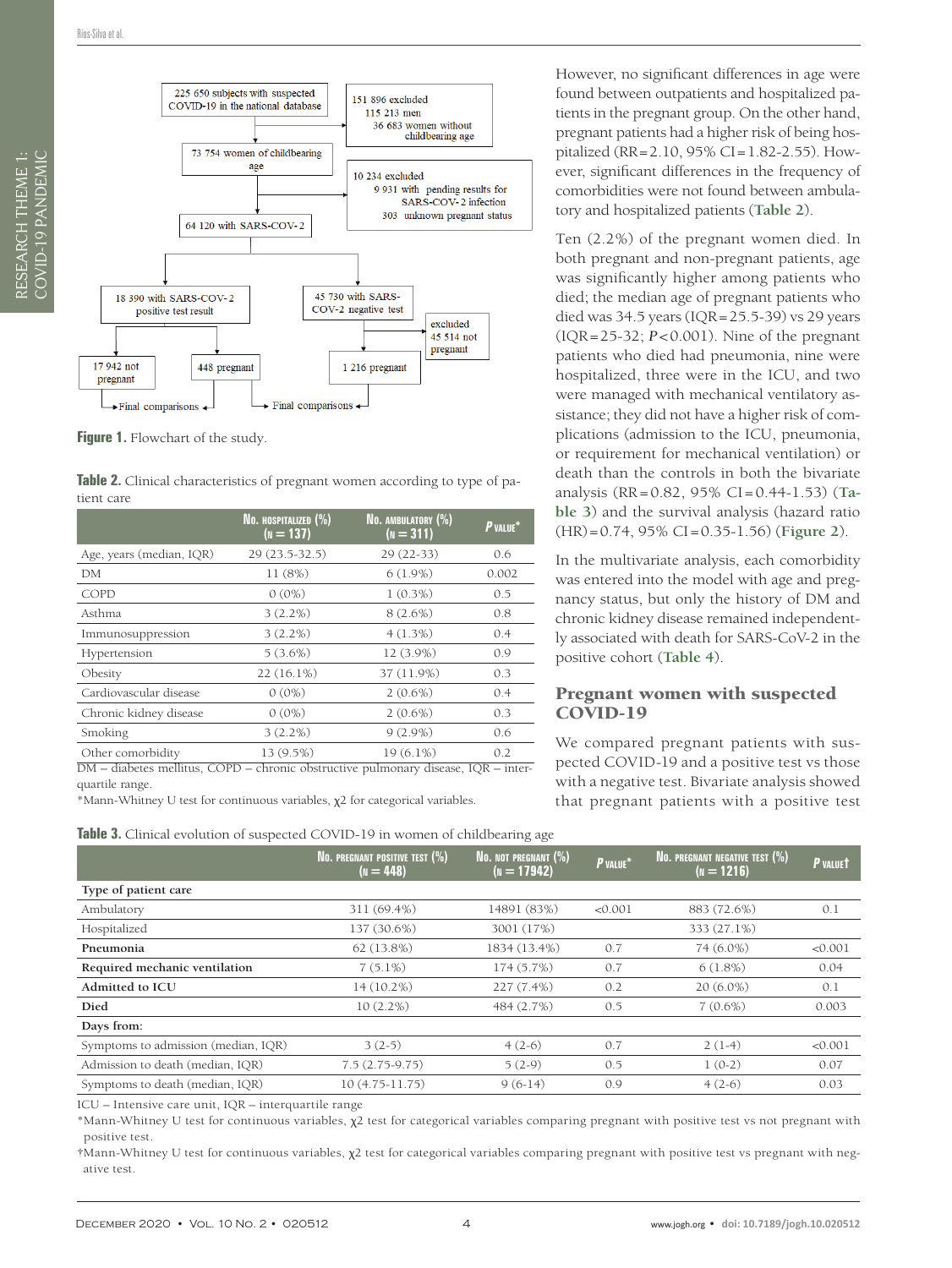<span id="page-4-0"></span>

**Figure 2.** Kaplan-Meier cumulative estimates of propability of death in positive pregnant group compared with positive not pregnant group.

were older than patients with a negative test, and they had a higher frequency of obesity (**[Table 1](#page-2-0)**).

Regarding clinical evolution, we did not find differences in the type of medical care received by patients with or without a positive test. Seven (0.6%) pregnant women with a negative test died; these patients had fewer days from the beginning of symptoms until admission or death and from admission to death with respect to pregnant women with a positive test (**[Table 3](#page-3-2)**). Three of these patients were diagnosed with pneumonia, two were admitted to the ICU, and one required mechanical ventilation. In bivariate analysis, patients with a positive test had a higher risk of death than patients with a negative test (RR=3.87, 95% CI=1.48-10.12), but we found no significant difference in 60-day mortali-

<span id="page-4-1"></span>Table 4. Bivariable and multivariable analysis of potential prognostic variables associated with 60-d COVID-19 mortality in women of childbearing age

|                    |                     | UNIVARIABLE (RR, 95%) MULTIVARIABLE (HR, 95% CI)* |
|--------------------|---------------------|---------------------------------------------------|
| DM:                |                     |                                                   |
| no                 | $1$ (ref)           | $1$ (ref)                                         |
| yes                | 5.09 (4.47-5.78)    | $1.23(1.02-1.49)$                                 |
| COPD:              |                     |                                                   |
| no                 | $1$ (ref)           | $1$ (ref)                                         |
| yes                | $6.41(3.49-11.77)$  | $1.33(0.75-2.36)$                                 |
| Asthma:            |                     |                                                   |
| no                 | $1$ (ref)           | $1$ (ref)                                         |
| yes                | $1.08(0.72 - 1.62)$ | $0.79(0.51-1.26)$                                 |
| Immunosuppression: |                     |                                                   |
| no                 | $1$ (ref)           | $1$ (ref)                                         |
| yes                | 3.95 (2.59-6.01)    | $1.48(0.97-2.26)$                                 |
| Hypertension:      |                     |                                                   |
| no                 | $1$ (ref)           | $1$ (ref)                                         |
| yes                | 3.66 (3.19-4.22)    | $1.05(0.94-1.40)$                                 |
| Obesity:           |                     |                                                   |
| no                 | $1$ (ref)           | $1$ (ref)                                         |
| yes                | $1.79(1.58-2.03)$   | $1.01(0.84-1.22)$                                 |

|                         |                      | UNIVARIABLE (RR, 95%) MULTIVARIABLE (HR, 95% CI)* |
|-------------------------|----------------------|---------------------------------------------------|
| Chronic kidney disease  |                      |                                                   |
| no                      | $1$ (ref)            | $1$ (ref)                                         |
| yes                     | $9.44(6.80-13.01)$   | $1.72(1.25-2.38)$                                 |
| Cardiovascular disease: |                      |                                                   |
| no                      | $1$ (ref)            | $1$ (ref)                                         |
| yes                     | $2.31(1.30-4.12)$    | $0.84(0.34-2.03)$                                 |
| Smoking:                |                      |                                                   |
| no                      | $1$ (ref)            | $1$ (ref)                                         |
| yes                     | $0.81(0.542 - 1.21)$ | $1.14(0.75-1.73)$                                 |
| Other comorbidity:      |                      |                                                   |
| no                      | $1$ (ref)            | $1$ (ref)                                         |
| yes                     | $1.83(1.31 - 2.57)$  | $0.85(0.58-1.25)$                                 |

RR – relative risk, HR – hazard ration, DM – diabetes mellitus, COPD – chronic obstructive pulmonary disease

\*Corrected for age and pregnancy status.

<span id="page-4-2"></span>

**Figure 3.** Kaplan-Meier cumulative estimates of propability of death in positive pregnant group compared with negative pregnant group.

ty (HR=0.40, 95% CI=0.12-1.30) (**[Figure 3](#page-4-2)**). In the multivariate analysis, obesity remained a risk factor for the risk of a positive test in pregnant patients (**[Table 5](#page-5-0)**).

## **DISCUSSION**

The analysis presented here represents the largest cohort of pregnant women laboratory-tested for COVID-19 from a single country. In our results, we found a lethality of 2.2% among pregnant women. We also found that pregnant women positive for COVID-19 did not have an increased risk of mortality or complications with respect to a control group of women of childbearing age who were not pregnant but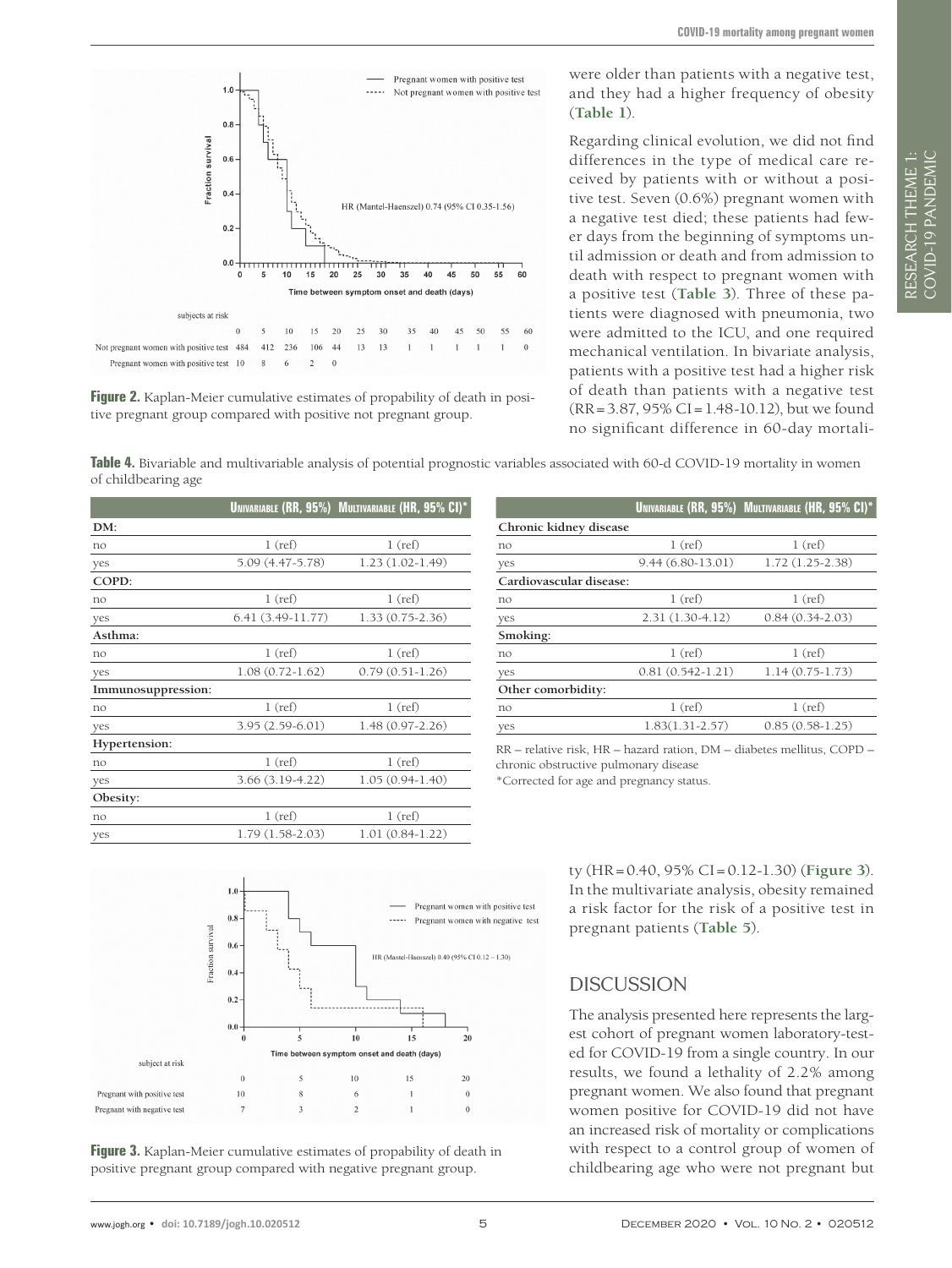<span id="page-5-0"></span>**Table 5.** Bivariable and multivariable analysis of potential prognostic variables associated with a SARS-COV-2 positive test in pregnant women with suspected COVID-19

|                         | <b>UNIVARIABLE</b><br>(RR, 95%) | <b>MULTIVARIABLE</b><br>(HR, 95% CI) $^*$ |
|-------------------------|---------------------------------|-------------------------------------------|
| DM:                     |                                 |                                           |
| no                      | $1$ (ref)                       | $1$ (ref)                                 |
| yes                     | $0.59(0.88-2.86)$               | $1.07(0.64 - 1.78)$                       |
| COPD:                   |                                 |                                           |
| no                      | $1$ (ref)                       | $1$ (ref)                                 |
| yes                     | $0.90(0.09 - 8.66)$             | 1.37 (0.17-10.93)                         |
| Asthma:                 |                                 |                                           |
| no                      | $1$ (ref)                       | $1$ (ref)                                 |
| yes                     | $0.50(0.26-0.95)$               | $0.46(0.25-0.86)$                         |
| Immunosuppression:      |                                 |                                           |
| no                      | $1$ (ref)                       | $1$ (ref)                                 |
| yes                     | $0.79(0.34-1.82)$               | $1.20(0.55-2.60)$                         |
| Hypertension:           |                                 |                                           |
| no                      | $1$ (ref)                       | $1$ (ref)                                 |
| yes                     | $1.2(0.69-2.12)$                | $1.41(0.85 - 2.36)$                       |
| Obesity:                |                                 |                                           |
| no                      | $1$ (ref)                       | $1$ (ref)                                 |
| yes                     | $1.56(1.16-2.12)$               | $1.36(1.02-1.81)$                         |
| Chronic kidney disease: |                                 |                                           |
| no                      | $1$ (ref)                       | $1$ (ref)                                 |
| yes                     | $1.08(0.21 - 5.57)$             | $2.01(0.40-8.49)$                         |
| Cardiovascular disease: |                                 |                                           |
| no                      | $1$ (ref)                       | $1$ (ref)                                 |
| yes                     | $0.67(0.14-3.18)$               | $0.59(0.66 - 1.37)$                       |
| Smoking:                |                                 |                                           |
| no                      | $1$ (ref)                       | $1$ (ref)                                 |
| yes                     | $0.85(0.45-1.62)$               | $0.78(0.44-1.40)$                         |
| Another comorbidity:    |                                 |                                           |
| no                      | $1$ (ref)                       | $1$ (ref)                                 |
| yes                     | $1.01(0.68-1.49)$               | $0.95(0.66 - 1.37)$                       |

RR – relative risk, HR – hazard ratio, DM – diabetes mellitus, COPD – chronic obstructive pulmonary disease

\*Corrected for all variables and age.

positive for COVID-19. Similarly, pregnant women with confirmed COVID-19 had no higher risk of death than pregnant women with a negative test.

Most previous publications have been case series with a very low number of patients [\[13](#page-7-8)], and some systematic reviews were carried out analyzing these case series. A systematic review of 108 pregnant patients included mostly women from China, with some cases from Sweden, the USA, Korea, and Honduras, with ages similar to our cohort. In this review, 3% of patients were admitted to the ICU and no deaths were reported [[14](#page-7-9)]. In another systematic review, Elshafeey et al. [\[15](#page-7-10)] analyzed 33 studies including 385 pregnant women; they reported one maternal death and lower frequencies of admission to the ICU or requirement for mechanical ventilation than our cohort. However, they did not make a comparison with a control group and the risk of complications could not be estimated. Another case series [\[16\]](#page-7-11) compared the evolution of pregnant patients with COVID-19 and their positive contacts; they observed a more torpid evolution in pregnant women than their contacts but could not reach conclusions due to a low case number.

We identified that pregnant patients with a positive test have a higher risk of being hospitalized than non-pregnant patients with a positive test, which could be due to, in addition to the respiratory symptoms associated with COVID-19, they had obstetrics indications for hospitalization as indicated by the Mexican guidelines for the care of pregnancy, childbirth, and the puerperium during the COVID-19 pandemic [\[17\]](#page-7-12). Unfortunately, the obstetric characteristics of the patients are not specified in the database.

The presence of chronic degenerative diseases is related to an increased risk of complications and death from COVID-19 [\[18\]](#page-7-13), including in Mexico [[19](#page-7-14)]. However, as other authors indicated previously [\[20\]](#page-7-15), the impact of these highly prevalent diseases on the clinical evolution of COVID-19 in pregnant women has

not been analyzed. We found that DM and chronic kidney disease are risk factors for death among patients of childbearing age with a positive test, but were not found as risk factors for mortality among pregnant patients with or without a positive test. However, obesity was a risk factor for a positive test in pregnant women with suspected COVID-19.

Moreover, we identified that the patients with a negative test had a shorter duration from the onset of symptoms until death than pregnant women with positive test, which may be because the causes of death in these patients were not related to respiratory symptoms, which were classified as suspicious. Unfortunately, the causes of the deaths were not registered, yet the pregnant patients with a positive test had a higher risk of death than the patients with a negative test. Therefore, it seems that pregnant patients with a negative test die less frequently but more quickly than pregnant patients with a positive test. In addition, only data from pregnant women suspected of COVID-19 are included in this study, and could not be compared to other causes of mortality in pregnant women with negative tests and without respiratory disease. Because of this, we consider it more appropriate to compare the risk of pregnant patients with a positive test and non-pregnant patients with a positive test, which showed that pregnancy does not increase the risk of death.

This study has several limitations. First, information on the obstetric characteristics of the pregnant patients, such as gestational age, resolution of pregnancy, obstetric diseases and complications, and perinatal history, was missing. In addition, the symptoms presented by the patients were unknown. Other causes of hospitalization, ICU admission, and death could not be analyzed because the database only includes women suspected of having COVID-19. Therefore, the role of COVID-19 in the general mortality of pregnant women was not established.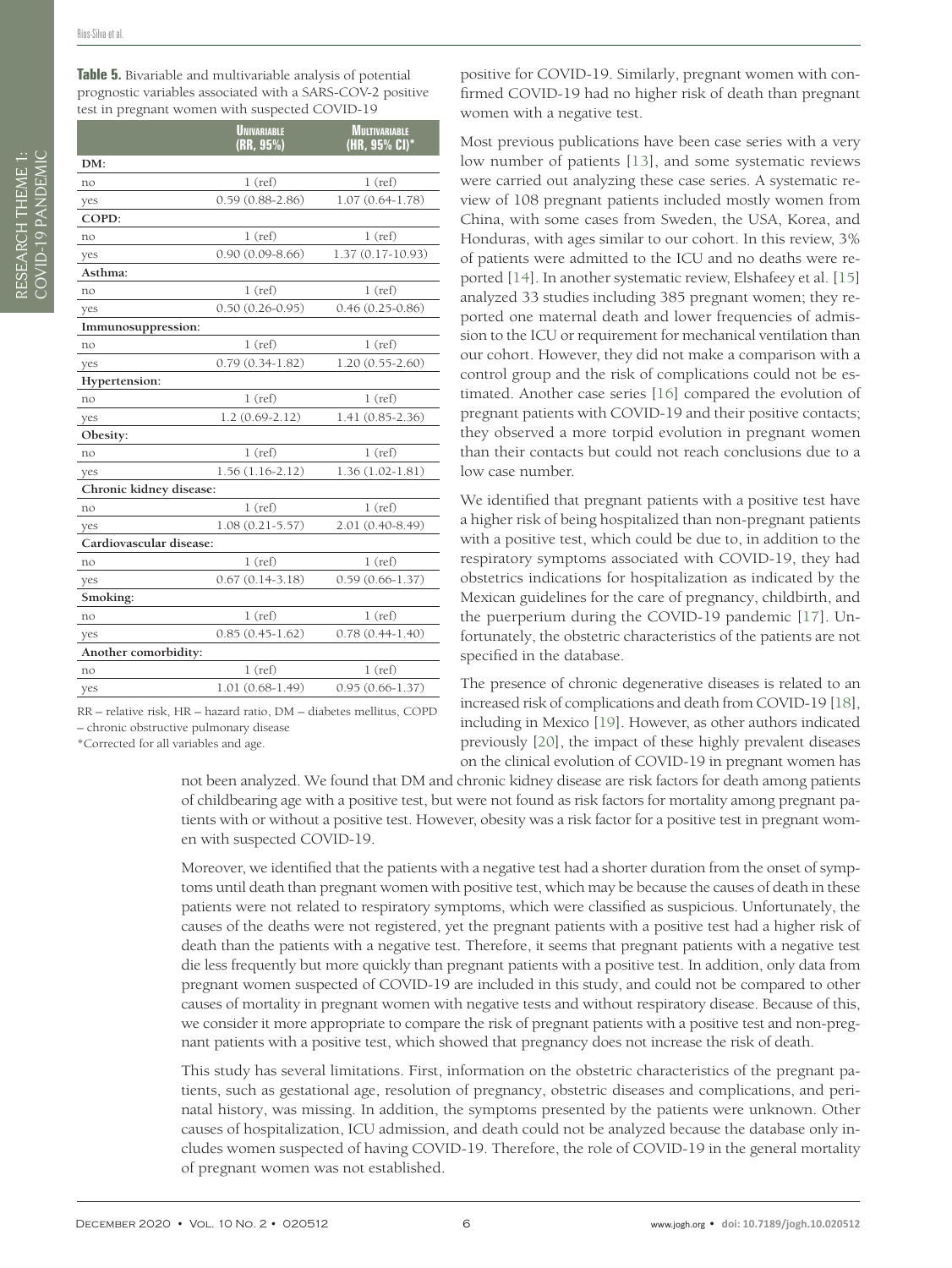On the other hand, this study is a large cohort from a single country to analyze the risk of complications and mortality in pregnant patients with RT-PCR-confirmed COVID-19, and we performed a comparison with two control groups: COVID-19-positive women of childbearing age and pregnant women with respiratory symptoms but a negative test for SARS-CoV-2. We also estimate the association between the presence of complications and death and the history of pre-existing comorbidities, mainly chronic-degenerative diseases. We found that pregnancy is not a risk factor for COVID-19 mortality, but pregnant women had a higher risk of being hospitalized and a higher frequency of ICU admission than non-pregnant women, and they had a lower median age and reduced non-specified comorbidities. In Cox regression analysis, diabetes and chronic kidney disease remain risk factors for mortality in the cohort.

Since the beginning of the pandemic, pregnant patients have been identified as a vulnerable group for complications and risk of death from COVID-19 due to previous experiences, such as pandemic influenza. This is likely why medical staff decide more frequently on the hospitalization when pregnant patients ask for medical attention, and they may be more careful in identifying COVID-19 complications earlier. These results offer solid evidence of SARS-CoV-2 infection, how severe it is, and outcomes in the specific context of pregnancy. We provide evidence supporting specific guidelines for pregnancy care during SARS-COV-2 infection.

#### CONCLUSIONS

In Mexico, pregnant patients with laboratory-confirmed COVID-19 do not have a greater risk of complications or death from COVID-19 than non-pregnant patients with laboratory-confirmed COVID-19 or pregnant patients with a negative test. However, the presence of DM and chronic kidney disease increases the risk of death in women of childbearing age, but not particularly in pregnant patients. The causes of death in pregnant patients with symptoms suspicious of COVID-19 but a negative test need to examined more thoroughly, as these patients present with a faster evolution toward death.

**Acknowledgments:** This study was done without grants. We thank all front-line medical staff and public health workers in the epidemiology surveillance system of General Epidemiology Directorate of the Mexican Health Ministry who collected these important data.

**Ethics and consent to participate:** This study was carried out with anonymous data obtained from the open national database of COVID-19 from the Ministry of Health of Mexico. The database is available under an international license, CC-BY-ND 4.0.

**Data sharing:** The database of the epidemiological surveillance system administered by the General Directorate of Epidemiology of the Secretary of Health of Mexico is a database open to the general public, but this is updated every day, and the analyzed data correspond to what was available May 25, 2020, which can be consulted at [https://](https://Figureshare.com/s/bbcca55a83d58dfd9eed) [Figureshare.com/s/bbcca55a83d58dfd9eed.](https://Figureshare.com/s/bbcca55a83d58dfd9eed)

**Funding:** All authors are employed and all expenses covered by federal state or publicly university institutions. No specific funding was received for this study.

**Author Contributions:** MRS, OMC, and MH contributed to the study design, the literature search, and writing the report; MRS, EMZ, and XT contributed with data collection, data analysis, and data interpretation. All authors reviewed and approved the final version of the report.

**Competing interests:** "The authors completed the ICMJE Unified Competing Interest form (available upon request from the corresponding author), and declare no conflicts of interest.

- <span id="page-6-0"></span>1 Guan WJ, Liang WH, Zhao Y, Liang H, Chen Z, Li Y, et al. Comorbidity and its impact on 1590 patients with COVID-19 in China: a nationwide analysis. Eur Respir J. 2020;55:2000547. [Medline:32217650](https://www.ncbi.nlm.nih.gov/entrez/query.fcgi?cmd=Retrieve&db=PubMed&list_uids=32217650&dopt=Abstract) [doi:10.1183/13993003.00547-2020](https://doi.org/10.1183/13993003.00547-2020)
- <span id="page-6-1"></span>2 Buekens P, Alger J, Bréart G, Cafferata ML, Harville E, Tomasso G. A call for action for COVID-19 surveillance and research during pregnancy. Lancet Glob Health. 2020. [Medline:32333854](https://www.ncbi.nlm.nih.gov/entrez/query.fcgi?cmd=Retrieve&db=PubMed&list_uids=32333854&dopt=Abstract) [doi:10.1016/S2214-109X\(20\)30206-0](https://doi.org/10.1016/S2214-109X(20)30206-0)
- <span id="page-6-2"></span>3 Schwartz DA, Graham AL. Potential Maternal and Infant Outcomes from (Wuhan) Coronavirus 2019-nCoV Infecting Pregnant Women: Lessons from SARS, MERS, and Other Human Coronavirus Infections. Viruses. 2020;12:194. [Med](https://www.ncbi.nlm.nih.gov/entrez/query.fcgi?cmd=Retrieve&db=PubMed&list_uids=32050635&dopt=Abstract)[line:32050635](https://www.ncbi.nlm.nih.gov/entrez/query.fcgi?cmd=Retrieve&db=PubMed&list_uids=32050635&dopt=Abstract) [doi:10.3390/v12020194](https://doi.org/10.3390/v12020194)
- <span id="page-6-3"></span>4 Monteleone PA, Nakano M, Lazar V, Gomes AP. de H Martin, Bonetti TC. A review of initial data on pregnancy during th)e COVID-19 outbreak: implications for assisted reproductive treatments. JBRA Assist Reprod. 2020;24:219-25. [Med](https://www.ncbi.nlm.nih.gov/entrez/query.fcgi?cmd=Retrieve&db=PubMed&list_uids=32301600&dopt=Abstract)[line:32301600](https://www.ncbi.nlm.nih.gov/entrez/query.fcgi?cmd=Retrieve&db=PubMed&list_uids=32301600&dopt=Abstract)